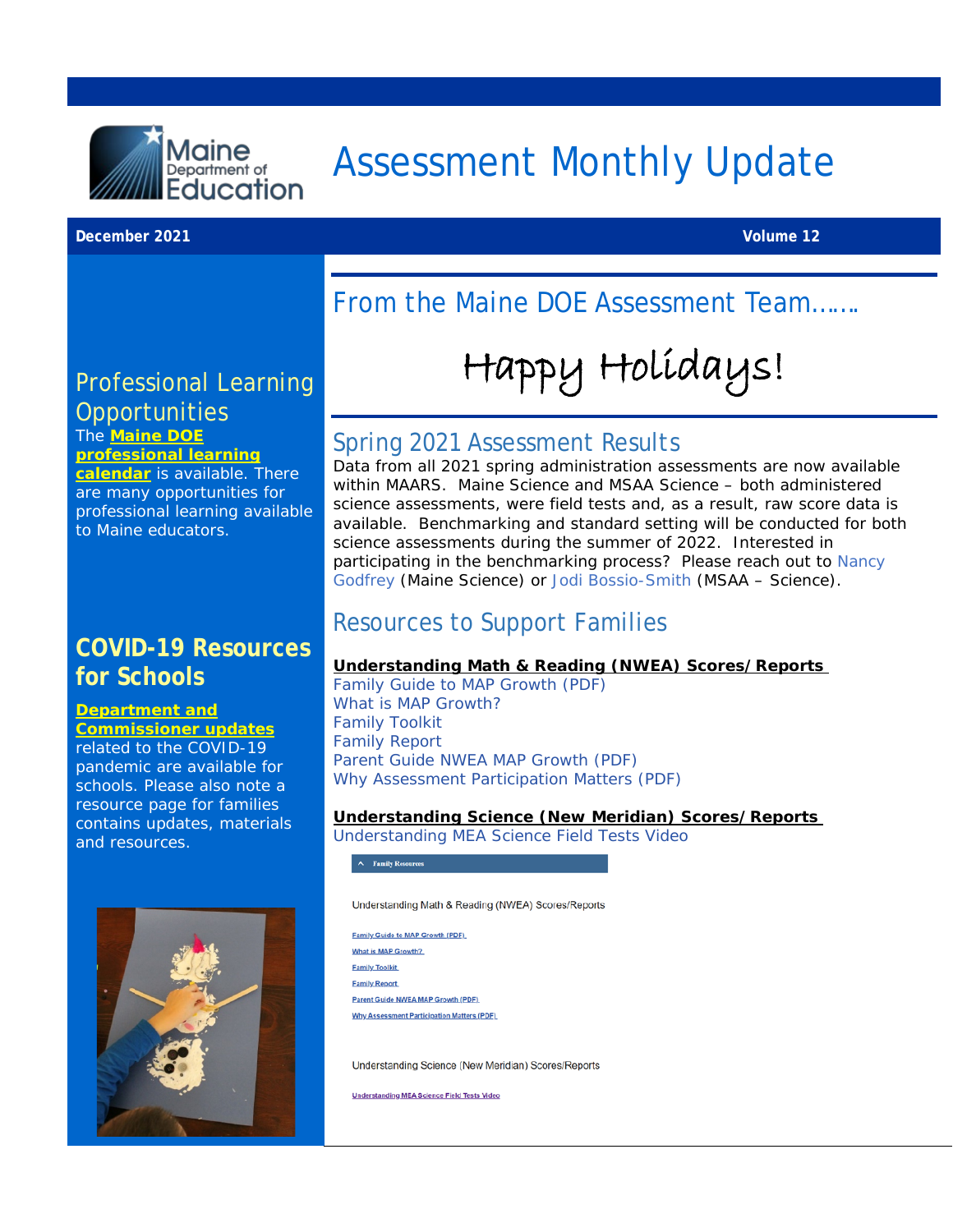# **Assessment Team contact information:**

Janette Kirk Director of Assessment 207-441-2958 **[janette.kirk@maine.gov](mailto:janette.kirk@maine.gov)**

Jodi Bossio-Smith Alternate & WIDA Assessment Coordinator 207-530-1462 **[jodi.bossio](mailto:jodi.bossio-smith@maine.gov)[smith@maine.gov](mailto:jodi.bossio-smith@maine.gov)**

Nancy Godfrey Math, ELA/Literacy & Science Assessment Coordinator 207-530-1273 **[nancy.godfrey@maine.gov](mailto:nancy.godfrey@maine.gov)**

Regina Lewis, Ph.D. NAEP & International Assessment Coordinator 207-530-1355 **[regina.lewis@maine.gov](mailto:regina.lewis@maine.gov)**

Varun Motay Data Analyst 207-530-1368 **[varun.motay@maine.gov](mailto:varun.motay@maine.gov)**

Cheryl Brackett Management Analyst 207-441-3019 **[cheryl.brackett@maine.gov](mailto:cheryl.brackett@maine.gov)**

### Individual Student Reports (ISRs) Now Available

Individual Student Reports (ISRs) are available in MAARS for bulk download. Students who participated in the NWEA assessment will see student RIT scores including applicable NWEA percentile categories. Students who participated in the MSAA math or MSAA ELA assessment will see no change to the format or data within the ISR.

As a reminder, science data is not contained or reported in the ISRs due to the implementation of field tests and the absence of benchmarking or standard setting.



#### **Assessment Lunch & Learning Office Hours 2021-2022**

The Maine Department of Education assessment team will continue assessment office hours again on Wednesday, December 8, 2021 at 12 noon. Topics within the upcoming December office hours include information for scheduling, timeline, security of materials, plus more. A calendar of tentative topics is posted to the [resources page](https://www.maine.gov/doe/Testing_Accountability/MECAS/supports) on the Maine DOE assessment webpages [Please register to](https://networkmaine.zoom.us/meeting/register/tZIucuirrz0tGtT4YUZDjXPbAEDZ-IaOCvlU)  [attend these sessions.](https://networkmaine.zoom.us/meeting/register/tZIucuirrz0tGtT4YUZDjXPbAEDZ-IaOCvlU)

#### ACCESS for ELLs and Alternate ACCESS for ELLs

Please join WIDA and DRC to learn about the following ACCESS for ELLs topics:

[During Testing: Managing Test](https://uwmadison.webex.com/mw3300/mywebex/default.do?nomenu=true&siteurl=uwmadison&service=6&rnd=0.4238709961184258&main_url=https%3A%2F%2Fuwmadison.webex.com%2Fec3300%2Feventcenter%2Fevent%2FeventAction.do%3FtheAction%3Ddetail%26%26%26EMK%3D4832534b00000005feaa8dce253b93d9bf653087767f3186eac003be5e1874fd9d6f8976d3ed9bc4%26siteurl%3Duwmadison%26confViewID%3D198575843129197533%26encryptTicket%3DSDJTSwAAAAX2pJJRIYAAWdF2zBS5jNWwXXBO7IMQjLXJ4ipA9g5_3Q2%26) Sessions – ACCESS Online **Tuesday, December 7, 1:00pm-2:00pm CT**

[During Testing: Managing Students in WIDA AMS –](https://uwmadison.webex.com/mw3300/mywebex/default.do?nomenu=true&siteurl=uwmadison&service=6&rnd=0.7796807961389902&main_url=https%3A%2F%2Fuwmadison.webex.com%2Fec3300%2Feventcenter%2Fevent%2FeventAction.do%3FtheAction%3Ddetail%26%26%26EMK%3D4832534b000000050f780620bf36d3418f2a41c334c0dc786882bb54c74080f16b243e2cd0e4e072%26siteurl%3Duwmadison%26confViewID%3D198576046937768128%26encryptTicket%3DSDJTSwAAAAVU5_bcAbQtwnMiGo93U0UMHTCfNEdUKYKZouo84ygZwg2%26) ACCESS Paper

**Tuesday, December 14, 1:00pm-2:00pm CT**

More information and login details can be found in the WIDA Secure Portal on the [Webinars](https://portal.wida.us/IDP/Account/Login?ReturnUrl=%2Fconnect%2Fauthorize%2Fcallback%3Fclient_id%3DSecurePortal2%26redirect_uri%3Dhttps%253A%252F%252Fportal.wida.us%252Fclient%252Fsignin-oidc%26response_type%3Dcode%26scope%3Dopenid%2520profile%2520wida_idp%26state%3D802e782db5a94b0cbfde454e2d84d78e%26code_challenge%3DqqNmLHI_gTbMZlC_0JWW_7OJInDr3H-ZV4eeobZMkd0%26code_challenge_method%3DS256%26response_mode%3Dquery) page. Login credentials are required.

#### ACCESS for ELLs and Alt. ACCESS for ELLs 21-22 Timeline

- $\checkmark$  11/30/21 Maine students will be available in WIDA AMS for SAUs to create test sessions, assign accommodations, and confirm all students are accounted for.
- $\checkmark$  12/15/21 All initial order materials will be received by Maine SAUs. Assessment materials will be shipped directly to schools, including student ID labels, writing booklets, alternate assessment and Kindergarten assessment forms, and test administrator scripts.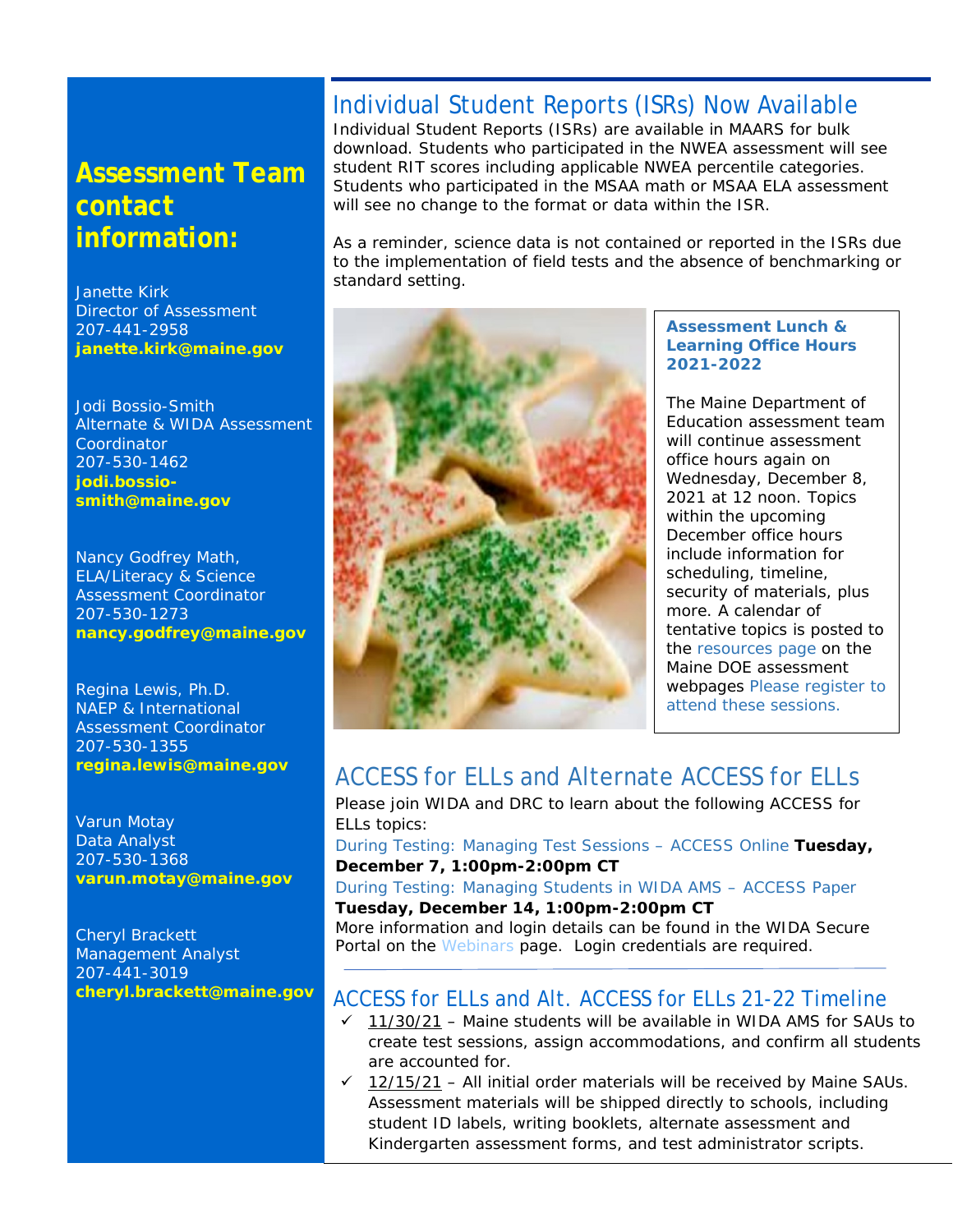# **Stay in the Loop:**

Teachers & district test coordinators may sign up to receive Assessment Listserv notices for assessments. For those looking for notifications regarding the ACCESS / Alternate ACCESS for ELLs, please subscribe to the ESL Communication list. The following links can be used to subscribe:

**General Assessment** 

**MEA Listserv** 

**Alternate Assessment** 

**Listserv** 

**WIDA / ACCESS English Learner Listserv**

District Test Coordinator Manuals will be sent to SAU central offices. If the SAU/school has more than 10 students assessing in a particular grade band and tier, 15% overage materials will also be included in this order, evenly distributed between the school and SAU central office.

- $\checkmark$  12/15/21 Additional Materials Ordering opens for SAUs. The initial materials order was calculated based on state enrollment data as of 11/8/21. If students have been newly identified or ELs have transferred into the SAU since that date, additional materials will need to be ordered. Shipping time takes appx. 3-5 business days and please order within a timeframe that the offices will be open to receive shipments.
- 1/10/22 ACCESS assessment window opens. The window closes on  $3/4/22$ .

# New Research Report Examining Long-Term Growth Trajectories of Els with & without IEPs

Motivated by findings of a 2018 WIDA report pointing to large overlap between English Learners (ELs) with Individualized Education Program (IEP) designations and those ELs who could be identified as long-term English learners (LTELs), WIDA conducted a study to further focus on these dual-identified students. Grouping ELs by ever-IEP, those who were assigned an IEP at any point in their longitudinal record, and never-IEP status, we compared these two subgroups' English language growth trajectories across time for 24 independent cohorts of ELs starting in grades K-3, throughout 2006-2011. Our findings show consistent trends of differential growth and reclassification rates for these two subgroups. Read more about this study in [Examining Growth at the Intersection of](https://wida.wisc.edu/resources/examining-growth-intersection-iep-and-long-term-el-status?utm_source=CR-WW111721&utm_medium=email&utm_campaign=WIDAWednesday&utm_content=ExaminingGrowthIEPELStatus)  IEP [and \(Long-Term\) EL Status](https://wida.wisc.edu/resources/examining-growth-intersection-iep-and-long-term-el-status?utm_source=CR-WW111721&utm_medium=email&utm_campaign=WIDAWednesday&utm_content=ExaminingGrowthIEPELStatus) in the Resource Library of the WIDA website.

#### MSAA and MSAA Science

#### NEO Assessment Reports

**DACs and Special Education Directors**: Please confirm the Alternate Assessments Report in NEO is accurate, found under Student Data>Student Reports. Review the report for the following elements:

- $\checkmark$  All students with alternate assessment indicated in section 6B of their IEP are included in the report.
- $\checkmark$  Any students who are not eligible for alternate assessments are not present in the report.

| Maine                 | <b>DOE</b> Student Data                                                                     |                                                                                                                                                                                                                                        | <b>From Maine Department of Education</b>    |  |
|-----------------------|---------------------------------------------------------------------------------------------|----------------------------------------------------------------------------------------------------------------------------------------------------------------------------------------------------------------------------------------|----------------------------------------------|--|
| Dashboard             | <b>Adult Education EF-M-39</b><br>Home                                                      | <b>Student Reports</b><br><b>Home Instruction</b>                                                                                                                                                                                      |                                              |  |
| <b>Reporting Area</b> | <b>Report Name</b>                                                                          | <b>Student Data Reports Dashboard</b><br><b>Reporting Area : Please Select</b><br><b>Report Description</b>                                                                                                                            | $\checkmark$<br>Search:<br><b>Navigation</b> |  |
| Assessment            | Alternate Assessments                                                                       | List of students who are eligible to participate in alternate assessments.                                                                                                                                                             | <b>View Report</b>                           |  |
| Assessment            | (MSAA/SAA/ACCESS for ELLs)<br>English Language Proficiency<br>ACCESS for ELLs - Grades K-12 | Lists students eligible to participate in the English Language Proficiency<br>Assessment - ACCESS for ELLs or Alternate Access for ELLs                                                                                                | <b>View Report</b>                           |  |
| Assessment            | <b>ESEA Demographics</b><br>S.<br><b>Certification Report</b>                               | Aggregation of students enrolled on 05/15/2021 for participation in state<br>assessments during the 2020 assessment administration. This report includes<br>student demographic categories for assessment and accountability purposes. | <b>View Report</b>                           |  |
| Assessment            | <b>ESEA Demographics Detail</b><br>Report                                                   | Details of students enrolled on 05/15/2021 for state assessments during the 2021 assessment administration. This report includes student demographic<br>categories for assessment and accountability purposes.                         | <b>View Report</b>                           |  |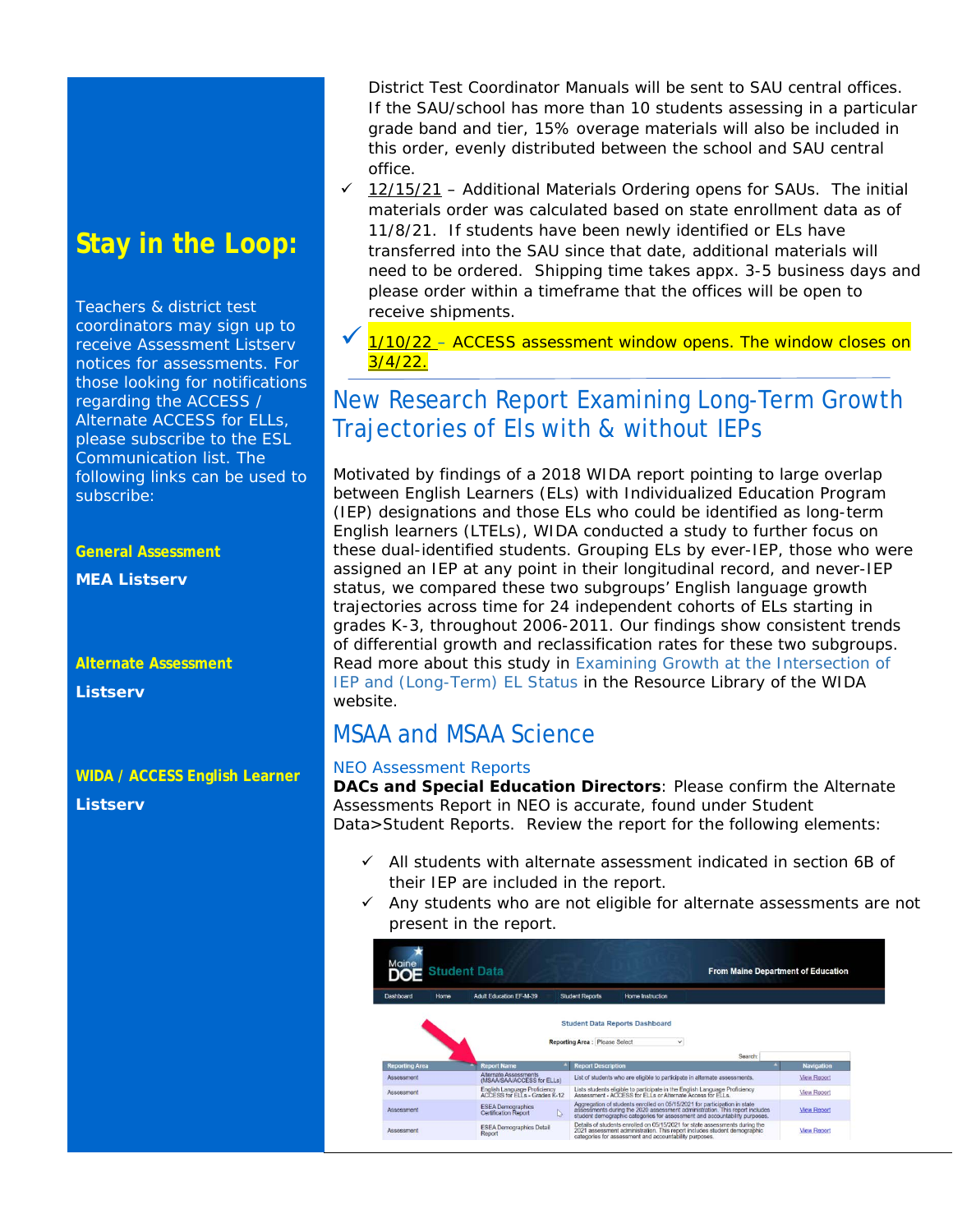# **Follow Us:**



#### Resource: Sample Items and Teachers' Guides

It's crucial that students are given opportunities to interact with the assessment platform, types of items, accessibility features and accommodations provided on state assessments. The MSAA platform includes practice items in math, ELA and science, available as both online and paper forms, for this specific purpose. Additionally, the **Sample Items' Teachers Guide** resources are available to help teachers better understand the alternate achievement standards (AAS) linked to each sample item. The guides also include learning targets, instructional strategies, and scaffolds and supports for the Alternate Achievement Standards (AAS) across grade levels.

**MSAA** [Sample Items Page](https://www.msaaassessment.org/tap/sample-items) **MSAA** [Sample Items' Teachers Guide](https://www.msaaassessment.org/tap/sample-items/teacher-guides)



#### National Assessment of Educational Progress (NAEP) 2022

NAEP Assessment Teams began their training sessions in November. The Maine DOE NAEP State Coordinator, Dr. Regina Lewis, attended the virtual training with the Assessment Coordinators. This training is the first step in ensuring that the NAEP assessment is administered in a consistent manner in all schools across our state and our nation.

A list of students enrolled in NAEP selected schools at the sampled grade 4 and grade 8 was submitted at the state level. Sampling of students has begun, and the list of students selected from each school will become available to the school coordinator in early December. Please remind the NAEP School Coordinator to register on the MyNAEP website, if the coordinator has not already done so, and to begin to complete the new tasks that will be available starting December 6<sup>th</sup>. NAEP personnel from the Assessment Teams will begin to contact school coordinators early in December to answer questions and schedule an additional meeting prior to the scheduled assessment date.

The NAEP State Coordinator will submit an updated student list during the first week in January to allow for a few additional students to be selected for the NAEP assessments. It is important that student enrollment be kept as up to date as possible to provide the greatest opportunity for student participation. School coordinators will have the opportunity to verify and/or correct the student demographic information. It is important to designate whether students have an IEP